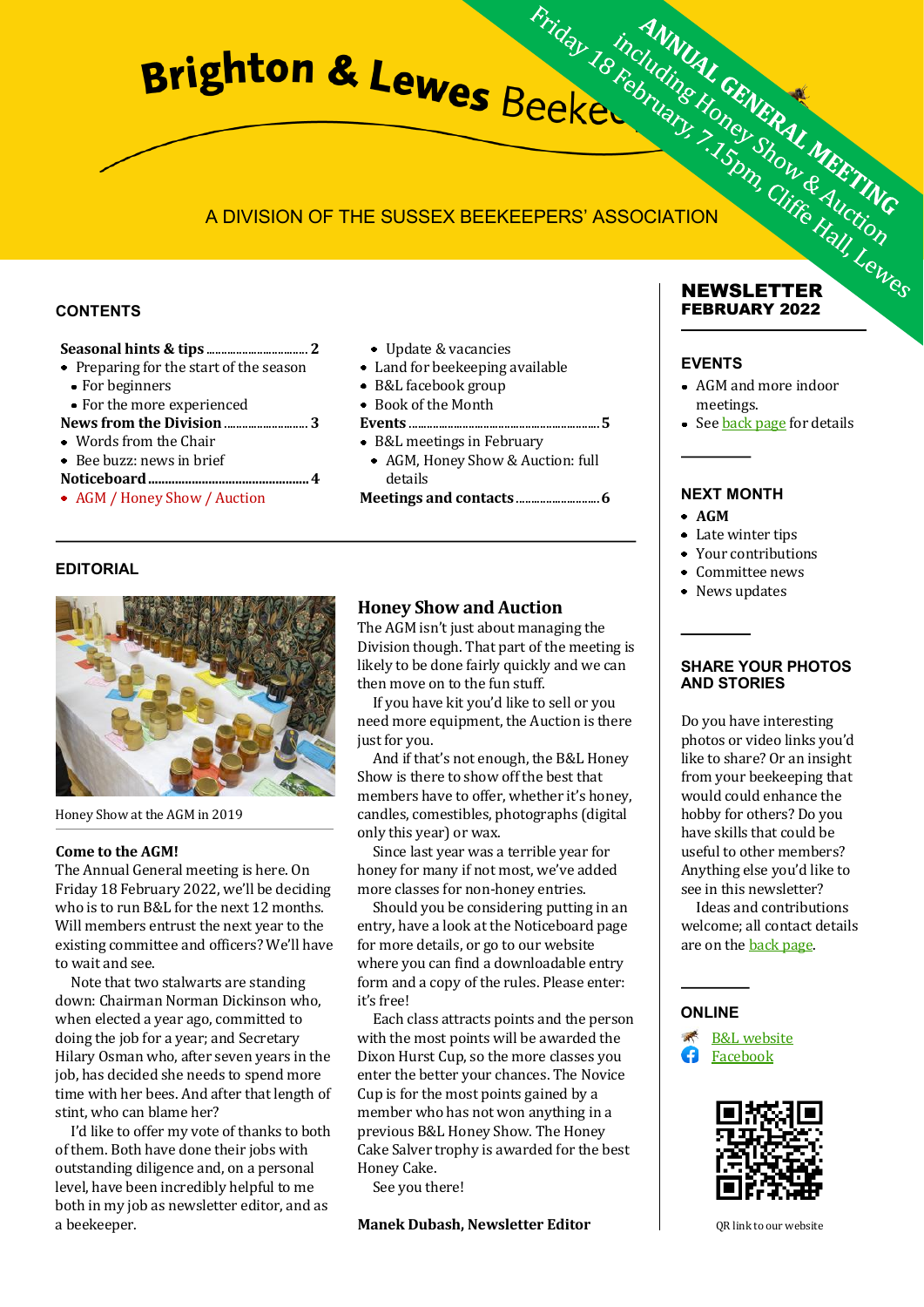# **Seasonal tips for February**

# **For the beginner**

There's not a lot you can do until you get your bees, so go on holiday and research basic beekeeping.

There's a number excellent books on the market aimed at all levels of experience. Here are just three:

- $\bullet$  Bees & Honey by Ted Hooper is a bit of a dense read but highly informative.
- Beekeeping for Dummies; less intense; ignore the bit about bears
- Clair & Adrian Waring's **Haynes Bee** Manual, which the Division will be using to teach this year.

You could borrow a book from the Division's library. There's a list of titles on the website, and you can email our Librarian Barbara Summerfield here.

# **Equipment**

Where to start? There's a number of practical questions, such as the type of hive to use. Most use the Modified National design but there are others. It depends on what kind of beekeeper you want to be.



Make sure the hives and components are readily available, or make your own. Stick with one design; some parts will interchange but not all.

# **Location**

Then there is the question of where to site your hive. There are some good leaflets available from the BBKA. But in general, allow at least 600mm around



each hive to give you space to work and to put things down.

Position hives so they can be approached from the side or rear. Face the entrance into a hedge or fence so the bees have to fly up above head height before orientating. Don't point the entrance across a path; bees are very single-minded and fly in straight lines, so if anyone is in the way they will get a bee in the side of the head.

Make up hive and frames. Save putting foundation in until later but remember to do it—the Swarm Coordinator will be miffed if they ring you with a swarm and you're not ready.

#### **Education**

Jude New, our Training Co-ordinator, will be running three courses in 2022:

- Introduction to Beekeeping, for those still thinking about keeping bees. A full day, with guest speakers.
- Novice Beekeeping, for those who have just got bees or are starting out this year
- BBKA Basic Assessment for those who have been keeping bees for a couple of years.

All courses are planned to be in Brighton and at our apiaries.

# British Modified National hive **For the experienced** For **Heleniums**: great for bees

As well as all the stuff above, there will be winter tasks to do.

Clean and repair old used equipment from last year. Do something with wax: make cosmetics, candles, wax wraps, or swap it at Paynes for clean foundation.

#### **Feeding and hive care**

February is when the days noticeably lengthen, and the queen starts to lay. So fine, still days are ideal to think of your bees, as the growing colony can eat

through the stores left on in autumn. Do they have enough stores to see them through the rest of the winter? Heft the hive. If it's not heavy, look inside. If you're unsure they have fondant, put some on. If they need it, they will take it, if not, they won't.

Check the entrance is clear. A blocked entrance can stop the bees taking cleansing flights which could lead to diarrhoea or even worse. Ensure the entrance is at the top, so any build-up of dead bees will be below the entrance.

Are the mouse guards clear of dead bees? Are the hives weather-tight? Is the mesh still in place to deter woodpeckers. Can you still find the hive among the undergrowth?

It's not too late to treat for varroa using oxalic acid. There will be brood in the hive and, as it's been a mild winter, you will have to treat two or three times to catch all the mites.

# **Planning is all**

Work on your swarm management. Plant bee-friendly flowers: most native annuals or perennials are good or if you want something a bit more exotic, try something from any temperate region. American prairie flowers do well in England.



Consider rearing queens this year. Do you need to change the brood comb, if so, will you use shook swarm or Bailey comb change?

All the answers to these, and many, many more questions can be found in a library, on our website, our Facebook page, YouTube or by asking a friend.

Hope to see you soon.

#### **The Veiled Beekeeper**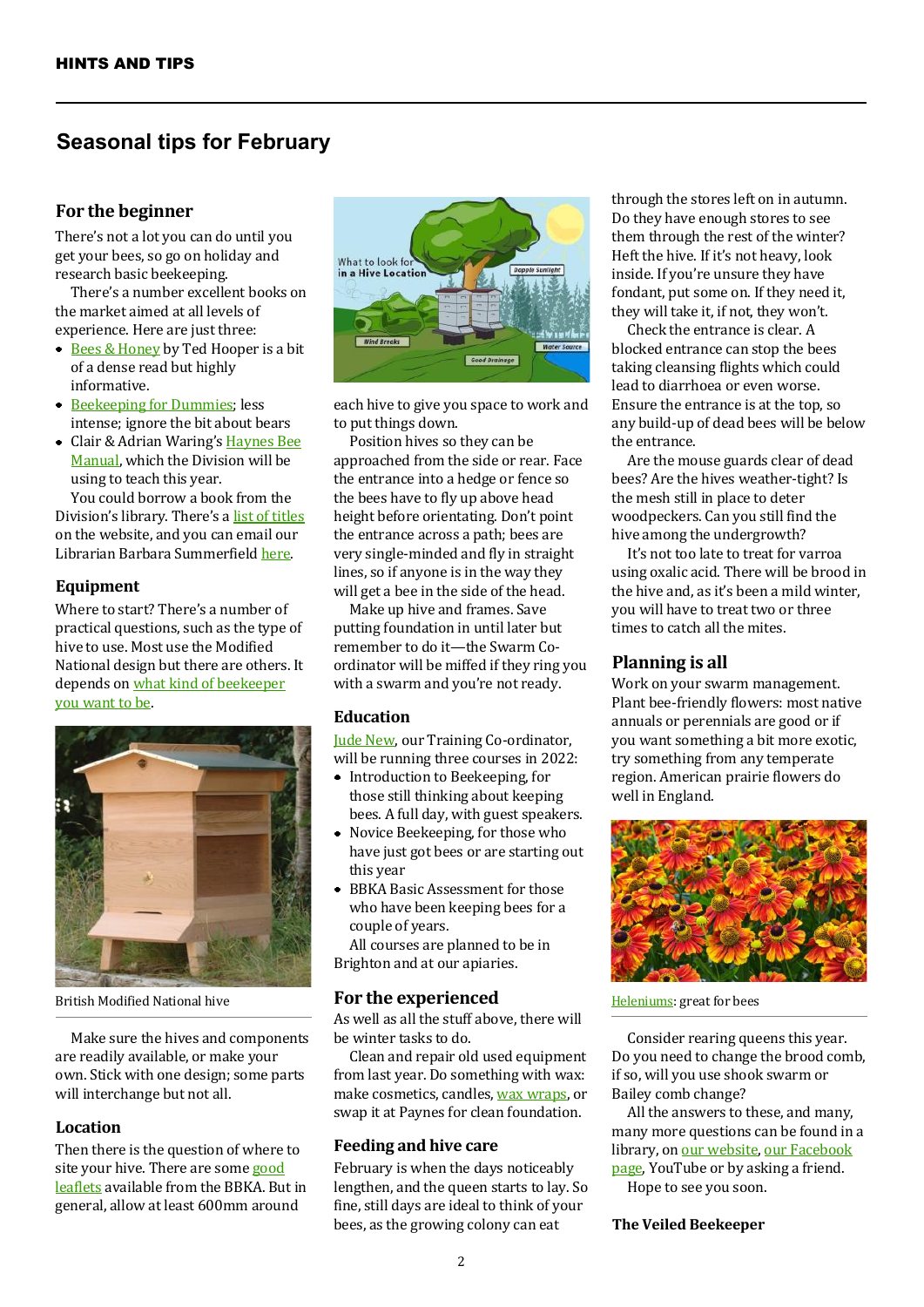

**Norman Dickinson Chairman**

# **Words from the Chair**

Sad but true: this will be my last report as Chairman for the B&L newsletter as I will be standing down at our forthcoming AGM on 18 February.

But I am not going away and will remain as Treasurer / Membership Secretary (unless I get voted out at the AGM) for the foreseeable future. Whoever takes over the role (and as I write this, I have no idea who that may be) I wish them good fortune. The past 18 months have been pretty intense following the departure of our previous Chair in 2020 but I would like to think that I am handing over the reins of an organisation that is now in a good place *(hear hear! Ed.)*.

Membership renewals are still coming in and anticipate that they will do so for the next couple of month. So far we have had 92 renewals, which is just short of a 60 per cent renewal rate and I do know that many will renew at our next couple of live meetings. On the down side, some five members have indicated that they will not be renewing their membership for 2022. You can't win them all.

The Sussex Beekeepers Association (SBKA) will be holding its AGM on Saturday 5 March 2022 at the Luxford Centre in Uckfield. Each of the SBKA Divisions take turn in hosting the event and this year it is B&L's turn to do so.

Please try to come and support us on the day, where The Bee People will have a stand at the event selling all manner of beekeeping items and there will be light refreshments available. The AGM starts at 2pm and scheduled to finish at 5pm.

Finally, I wish to thank all members for the various kind and encouraging comments that I have received over the past 18 months and may you have a very successful beekeeping year.

*by Gerald Legg*

# **Bee buzz: news in brief**



**Bees on the booze get banned** Honey bees are partial to a tipple, and will happily imbibe fermented nectar, fruit, sugar etc. Not so good for the bees though. Like us they have accidents (flying) and find it hard to find their way home to the hive. Once home, they are not welcome and will be refused entry, attacked and even dismembered. Drunk bees seem to be a threat to the colony, hence the harsh treatment.

#### **West Asian roots for common honey bee**

The western honey bee (*Apis mellifera*) is the world's most common honeybee species, and a genetic study confirms

that it originated in western Asia about seven million years ago before evolving into European and African subspecies (Science Advances, doi.org/g8gg).

#### **Asian honey bees make alarm screams**

*From New Scientist 20 November 2021* A frenzied alarm signal produced by a species of Asian honey bee when giant hornets attack was identified by Heather Mattila at Wellesley College, Massachusetts, and her team. They recorded nearly 30,000 Asian honey bee (*Apis cerana*) signals while their hives were attacked by a species of giant hornet (*Vespa soror*) or a smaller hornet (*Vespa velutina*).

Giant hornets are the bees' deadliest predators. By analysing the sound patterns, the team found that the bees produce harsh, irregular noises that change rapidly in frequency when giant hornets arrive at the hive.

The scream-like signals rally more bees to the hive entrance, where they place animal dung to deter the hornets. The bees buzz their wings to make the

signals, which have acoustic properties similar to alarm shrieks made by primates and birds, says Mattila.

These sounds can convey particular types of threat to other bees in the colony, which 'hear' the calls through vibrations in their legs, supporting predator-specific defences.

#### **Conservation help needed**

The Linnean Society of London has an extensive library including books on bees and beekeeping. Below is one water-damaged example. Fellows are being asked to sponsor conservation work on this and other volumes. The Royal Pavilion & Museums Brighton, Booth Museum of Natural History also has a large library and this too includes old beekeeping books.

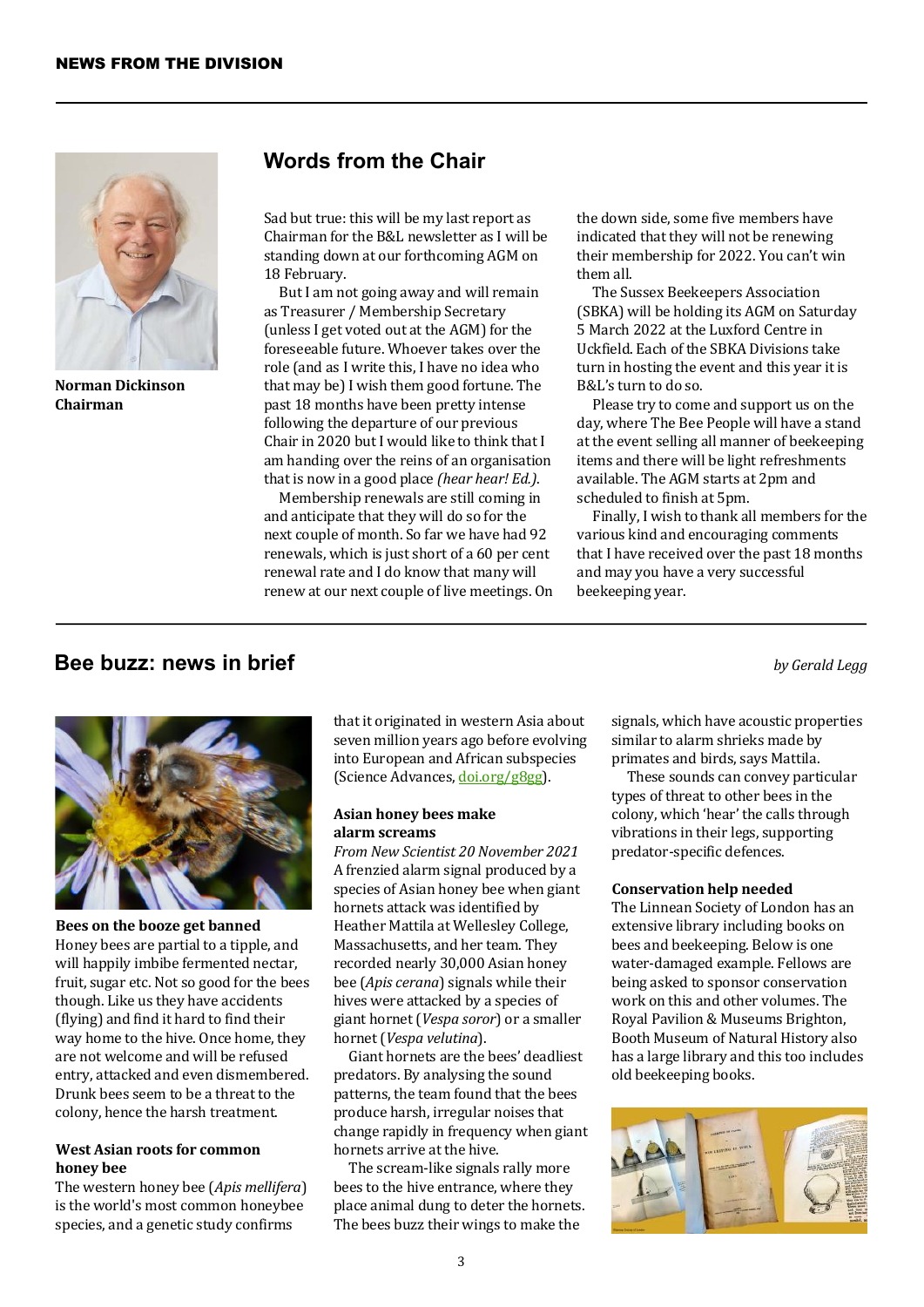

# **AGM: event update**

The process for electing officers and committee members is outlined on the [events page: more details there.](#page-4-0) Norman sent out an email with all the forms and details on 22 January.

#### **Honey Show & Auction**

The AGM is not just about elections. We'll also be conducting an equipment

# **AGM: vacancies**

Two key members of our Committee will be resigning as of the AGM.

# **Norman Dickinson**

Norman took over the Chair last year and has steered us smoothly through troubled waters, said he would only do so for a year.

#### **Hilary Osman**

Hilary, a Committee stalwart, has done a sterling job as Secretary, managing

# **Land for beekeeping**

an apiary? We've been contacted by Rebecca Buchmann, who would like to house some bees.

She writes: "We have 10 acres of wild flower meadow in a very quiet, rural setting near Uckfield. We previously had a friend who kept bees here, but retired last year."

If you'd like to know more, please contact B&L Secretary Hilary Osman (contact details on [the back page\)](#page-5-0).

**Honey Show +** 

**Annual General Meeting of Brighton and Lewes Beekeepers** 

**Fri 18 February** 

auction and a competition for the best in class of: honey; wax; candle; cakes; biscuits; and confectionery, so bring them along!

There's a class for photographs too, whether close-ups and more general shots. Photos must be submitted digitally in advance—please check your email for details.

correspondence, assembling the minutes and agenda, and lots besides for the last seven years, but she now wants and deserves to spend more time with her bees.

So B&L will be looking for two key officers from next month. If would like know more about what the jobs entail, see the July 2021 issue.

Additionally, if you would like to join the Committee, please use the form that was emailed out on 22 January.

# **B&L Facebook group**

If you need help, want to keep up to date with events, to learn from other beekeepers, find out what others are up to, or would like to offer advice, please jump in! Are you looking for somewhere to site  $\parallel$  If you need help, want to keep up to **Barbara Summerfield, Librarian** 

The water's warm and the atmosphere friendly. And well over half of the membership is there.

To join, log into Facebook and search for **B&L Beekeeping Division**, or follow this link.

Members only admitted.

# **Book of the Month**



This month's book is on on a subject which I knew little about: top bar hives (see image below). The back cover calls it a low impact, sustainable, chemicalfree way of keeping bees. It doesn't mean that you can ignore them or that they will thrive on neglect; rather you work with the bees to minimise stress and disturbance.

It includes information on building your own TBH and the general year's work in the apiary. Harvesting the honey seems slightly messy, maybe even more sticky than normal.

I would love to see a working TBH if any member would be prepared to show me one.

If you'd like to know more, there's a free support site for TBH beekeepers at www.biobees.com.

To borrow the book, please contact me (details on [the back page\)](#page-5-0).

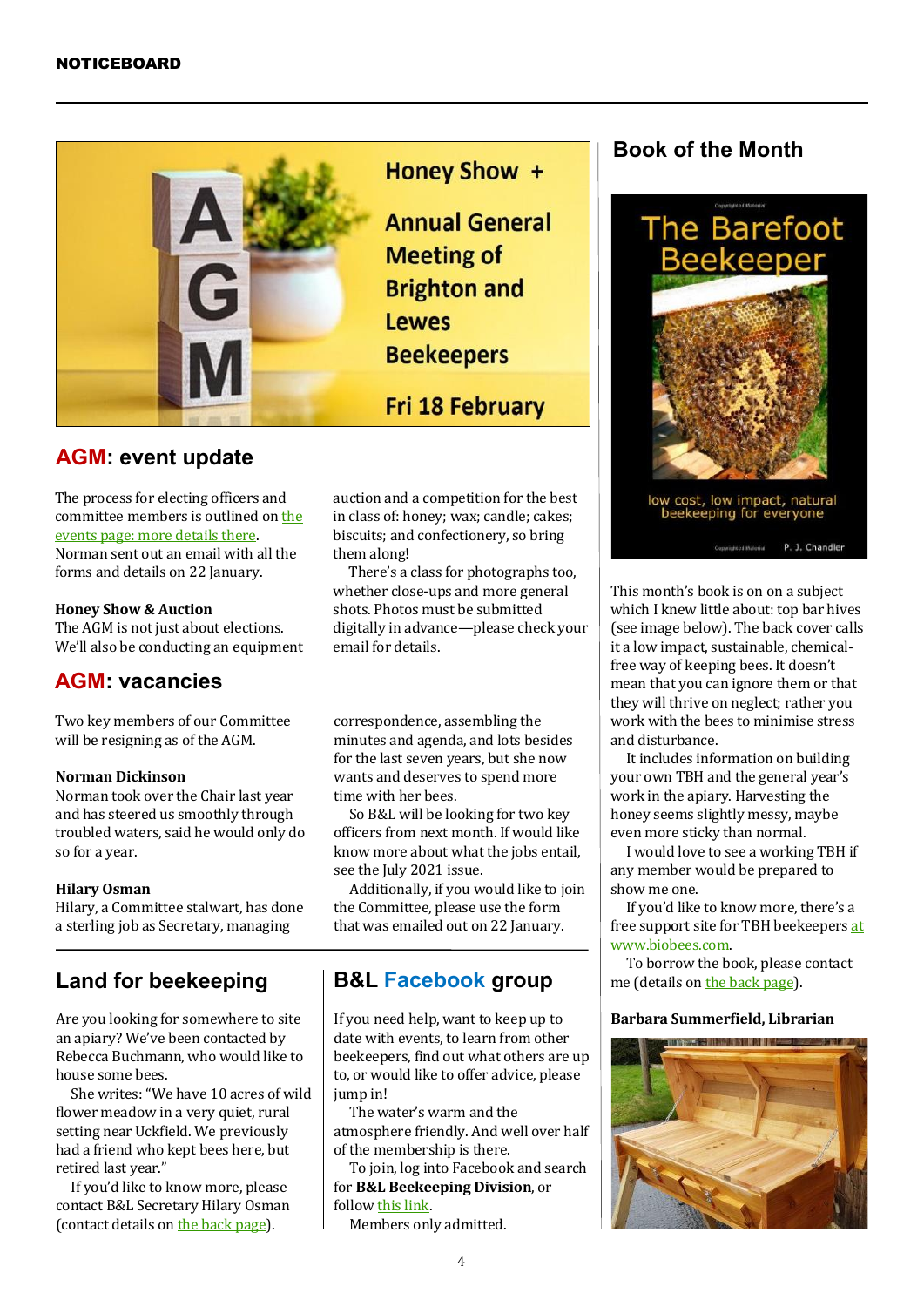# <span id="page-4-0"></span>**Brighton & Lewes Beekeepers Annual General Meeting**

# **Friday 18 February 2022, Cliffe Hall, Lewes, 19.15**

The Annual General Meeting is the most important meeting of the year. All members welcome!

# **AGM: elections**

Both our Chair and Secretary are standing down at this year's AGM. We have nominations for the Chair but none for the Secretary role. If you are interested in taking this on, please fill in and send to the Secretary the nomination form you were sent by email on 22 January.

To stand for any role or to sit on the Committee then please complete the form as noted above. Any member can stand. Nominees must have a proposer and seconder, and should sign the form to signify that they are willing to stand. All nomination forms must be returned to the **B&L Secretary** by **Monday 14 February 2022**.

# **AGM: Honey Show and Auction**

The Honey Show is back with new classes and a new way to submit photos. We know this year has not been great for honey, so we have added a couple of non-honey classes. The new classes are honey label designs and any confectionery you make with honey that are neither a biscuit nor cake.

Photographs will be dealt with differently this year, as we are going completely digital. Photographs (jpg format only please, max size 4MB) need to be submitted by email a week before the AGM and will be projected on the evening. We hope it will be a better way to show off your photos and give those without fancy printers an incentive to compete.

# **Points mean prizes**

Points are awarded in each class and the person who gains the most points will be awarded the Dixon Hurst Cup, so the more classes you enter the better your chance. There is the Novice Cup for the most points gained by a novice who has not won anything in a previous B&L Honey Show. The Honey Cake Salver trophy is awarded for the best Honey Cake.

# **Prize classes**

- Class 1. One 454g (1lb) jar clear honey
- Class 2. One 454g (1lb) jar naturally crystallised honey
- Class 3. Two 454g (1lb) jars of similar honey
- Class 4. One honey Jar Label of your own design on an empty 454g (1lb) jar
- Class 5. One moulded candle
- Class 6. One 28g (1oz) block of wax
- Class 7. One honey cake. (see the emailed recipe).
- Class 8. Six honey biscuits. Your own recipe to be provided with biscuits
- Class 9. Four items of confectionary containing honey (sweets, fudge, etc.)
- Class 10. A bee-related photograph
- Class 11. A close-up shot of a bee

Please have a go, you have plenty of time to make, bake and edit before February, so we expect a good turnout.

# **The known unknowns**

# **Wednesday 2 February 2022, 19.00. With David Evans**



The goal of this talk is to make beekeepers a little more proactive and a bit less reactive. The bees will do whatever they want (as usual!) but with a little preparation the relatively short season can feel a bit less frantic. David will cover record keeping,

equipment needs, feeding, varroa management and queen rearing. Good for new beekeepers. Register here.

# **Queen rearing for the small producer**

# **Wednesday 2 February 2022, 20.00. With Randy Oliver**



Every beekeeper wants to keep their queens young and vigorous for maximum colony health and production. There are many ways in which queens can be reared easily and well within the capability of the hobbyist beekeeper. Randy will outline some of these methods. Register here.

# **Silent Earth**

# **Wednesday 9 February 2022, 20.00. With Dave Goulson**



Insects are vital, fascinating, weird and wonderful. They are food, pollinators, recyclers, pest controllers, and much more, so we should be deeply concerned that they are in rapid decline. Dave will explain the many causes of insect decline, and then turn to solutions of this crisis. Register here.

# **A year in the life of a honey bee colony**

**Wednesday 16 February 2022, 20.00. With Jamie Ellis** Honey bees live in perennial colonies. Survival and reproduction are the ultimate goals of any organism and honey bee colonies are no different. Jamie will discuss the yearly lifecycle of a colony and what it does to survive the fluctuations in temperature, rainfall, forage availability, and other stressors that it faces. Register here.

# **Wild bees, hives and beekeeping**

# **Thursday 17 February, 19.00. With Filipe Salbany** Wild bees are an incredible resource and provide a critical piece of the puzzle in terms of how we work with bees. The talk is about looking for free-living bees, and what we can learn from them. Register here.